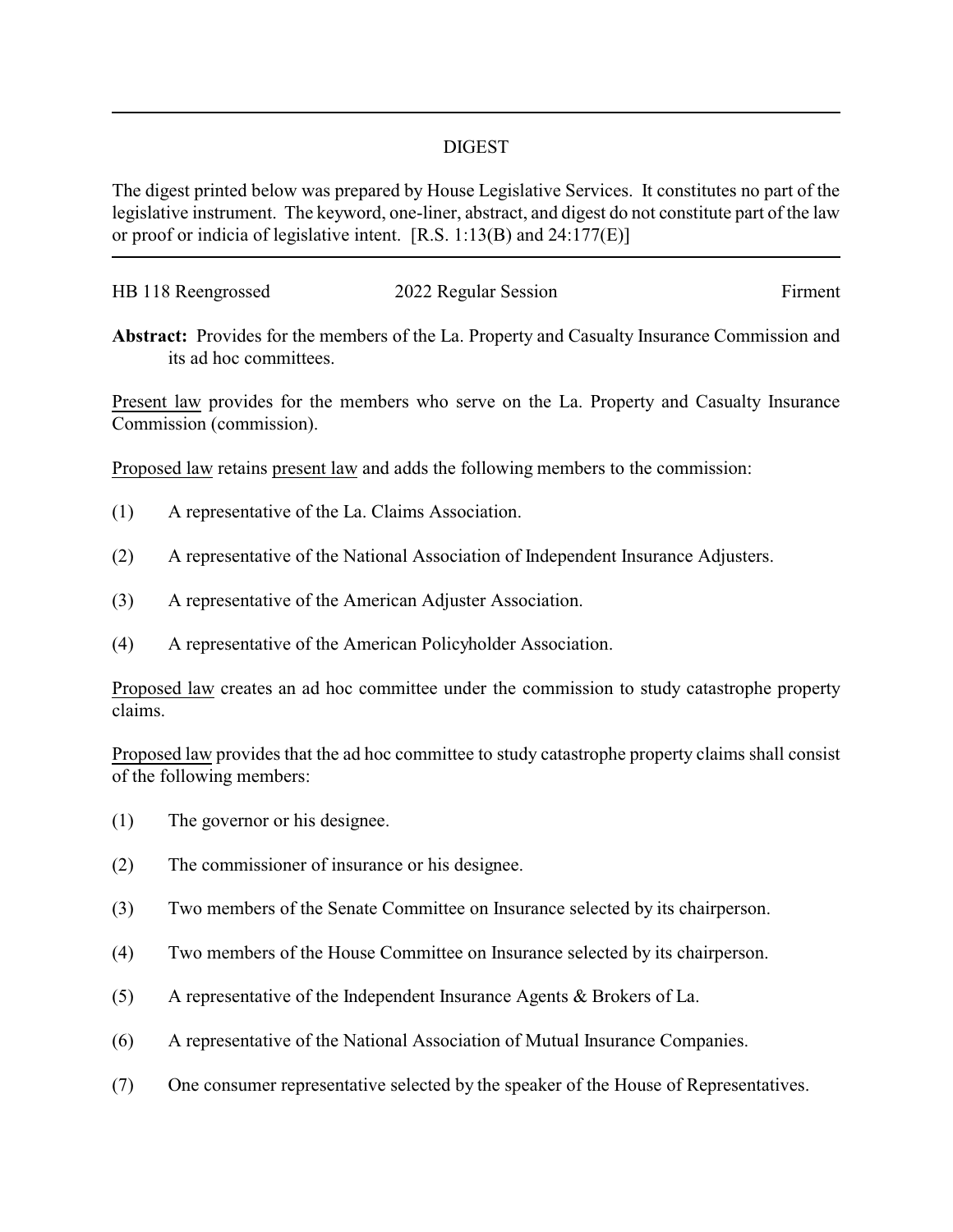- (8) One consumer representative selected by the president of the Senate.
- (9) A representative of the La. Claims Association.
- (10) A representative of the National Association of Independent Insurance Adjusters.
- (11) A representative of the American Adjuster Association.
- (12) A representative of the American Policyholder Association.
- (13) A representative of the American Property Casualty Insurance Association.
- (14) A representative of the Professional Insurance Agents of La.

Present law provides that a representative of the PropertyCasualty Insurers Association of America shall serve as a member on the La. Property and Casualty Insurance Commission, the automobile insurance ad hoc committee, the homeowners ad hoc committee, and the workers' compensation insurance ad hoc committee.

Proposed law changes a member of the commission and its ad hoc committees in present law from a representative of the Property Casualty Insurers Association of America to a representative of the American Property Casualty Insurance Association to reflect the organization having changed its name.

Proposed law makes technical changes.

(Amends R.S. 22:2171(D), (C)(7), (E)(6), (F)(12), (G)(12), and (H)-(L); Adds R.S. 22:2171(C)(23)- (26) and (M))

## Summary of Amendments Adopted by House

The Committee Amendments Proposed by House Committee on Insurance to the original bill:

- 1. Add a representative of the American Property Casualty Insurance Association to the catastrophe property claims ad hoc committee within the Louisiana Property and Casualty Insurance Commission.
- 2. Make technical changes.

## The House Floor Amendments to the engrossed bill:

1. Change a member of the commission and its ad hoc committees in present law from a representative of the Property Casualty Insurers Association of America to a representative of the American Property Casualty Insurance Association to reflect the